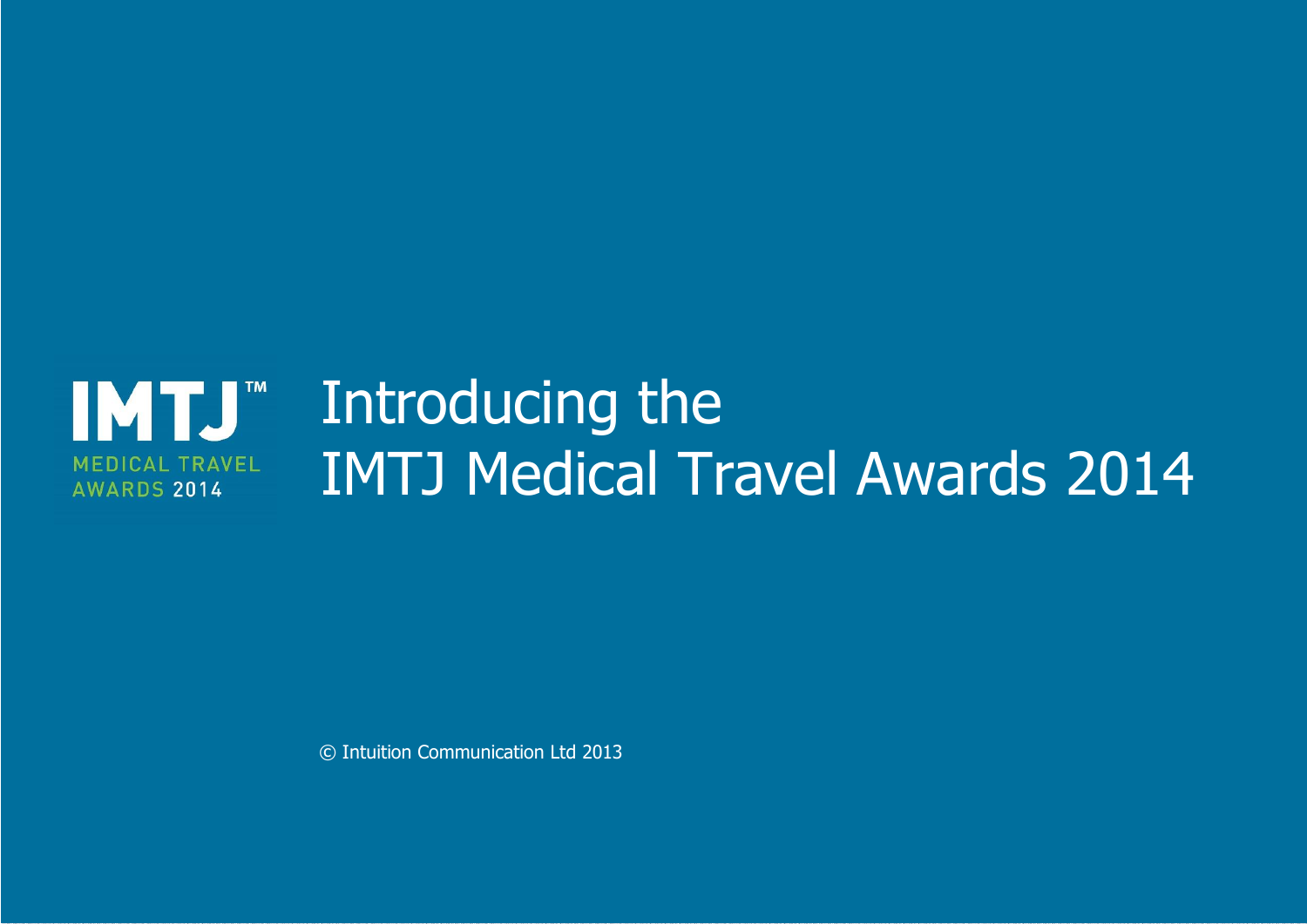## **Rewarding innovation, improvement and excellence in medical travel**



The **IMTJ Medical Travel Awards 2014** celebrate the very best in innovation, improvement and excellence in the medical travel, medical tourism and health tourism industry.

Based on the rigorous assessment of an independent panel of medical travel experts, the inaugural Awards will be presented before an audience of global medical travel and tourism leaders in Dubai on **5th March 2014**.

The winners and finalists of the IMTJ Medical Travel Awards will receive independent recognition that they are among the global leaders in medical tourism.

The awards programme has been created by Intuition Communication, the publisher of International Medical Travel Journal (IMTJ). A year of work has gone into researching the expectations of entrants, establishing the ambitions of sponsors, and defining categories that recognise outstanding achievement by international healthcare providers, agencies, destinations and individuals.

IMTJ is proud to be the official journal partner of IMTEC 2014, the international medical travel exhibition and conference, and is delighted to announce that the awards ceremony will take place at a gala reception sponsored by Dubai Convention Bureau.

### **Now is your chance to get involved**

- · Submit your entries online at www.imtj.com/awards by **31st December 2013**.
- Support the Awards as a sponsor and benefit from all the brand exposure it can bring.
- · Plan your days at IMTEC to include the Awards ceremony on **5th March 2014.**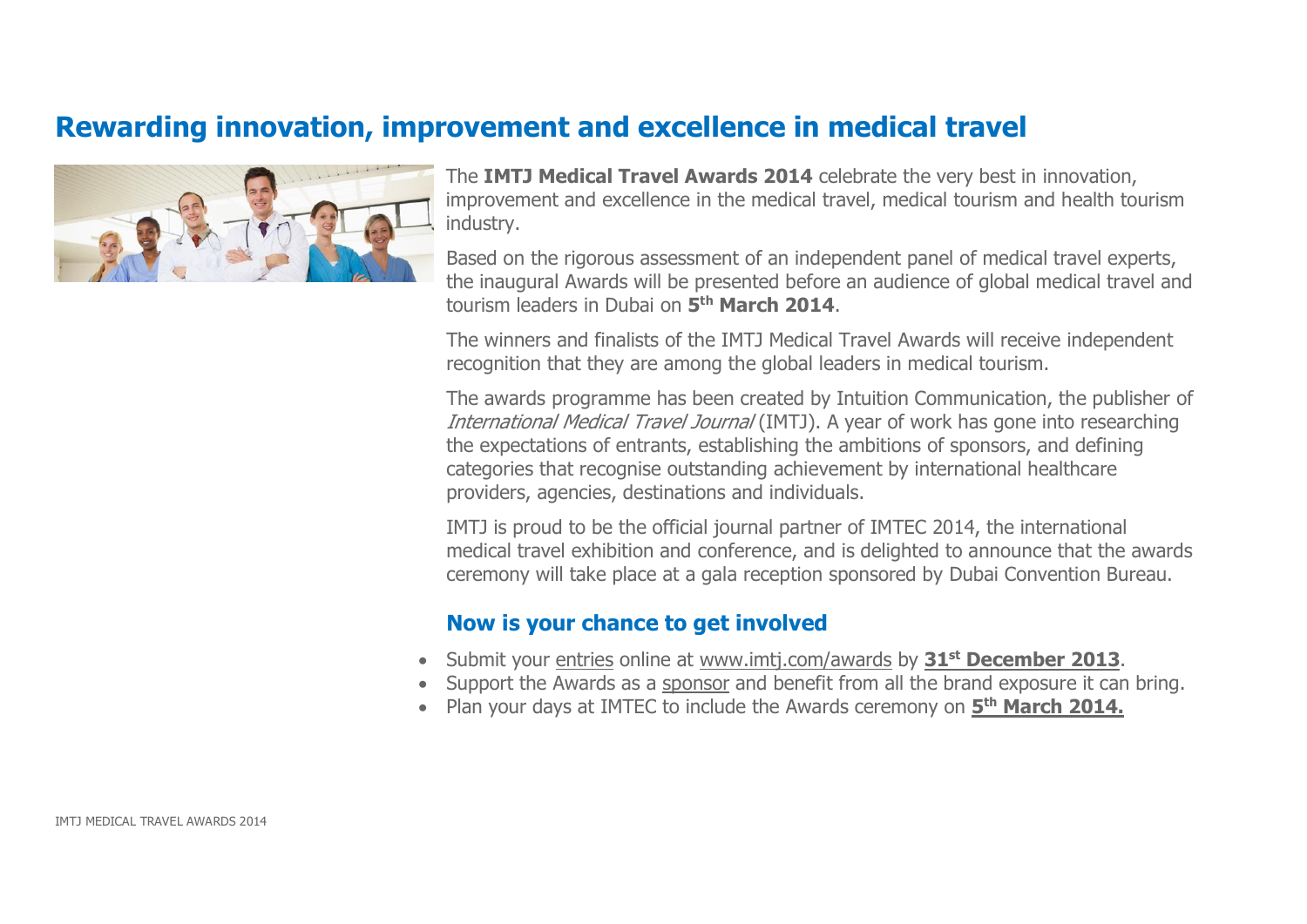## **About the Awards**



The **IMTJ Medical Travel Awards** are owned, organised and produced by the **International Medical Travel Journal (IMTJ)** publishing and editorial team. IMTJ is proud to be hosting the 2014 awards ceremony in conjunction with the **IMTEC**  2014 medical travel exhibition and conference, which takes place in Dubai on March 5th-6th, 2014.

#### **About IMTJ**

IMTJ provides independent insight into the medical travel and medical tourism sector. Our aim is to create a central focus for information, resources and opinion on medical travel for those involved in the industry, anywhere in the world.

IMTJ is owned and managed by Intuition Communication, a UK based online publishing business. The company also operates Treatment Abroad - a website for patients who are seeking advice and information on medical tourism.



#### **About IMTEC 2014**

The 2nd edition of the **International Medical Travel Exhibition & Conference (IMTEC**) takes place in Dubai on 5<sup>th</sup>-6<sup>th</sup> March 2014. It is the perfect platform for the medical travel world to meet, network, do business and discuss industry trends. By bringing together the entire global healthcare travel market under one roof, IMTEC will challenge the traditional method of travelling from domestic show to domestic show, saving you time, effort and money.

IMTEC is produced by the Life Sciences division of Informa Exhibitions, which runs the healthcare portfolio of products including exhibitions, magazines, conferences and event management.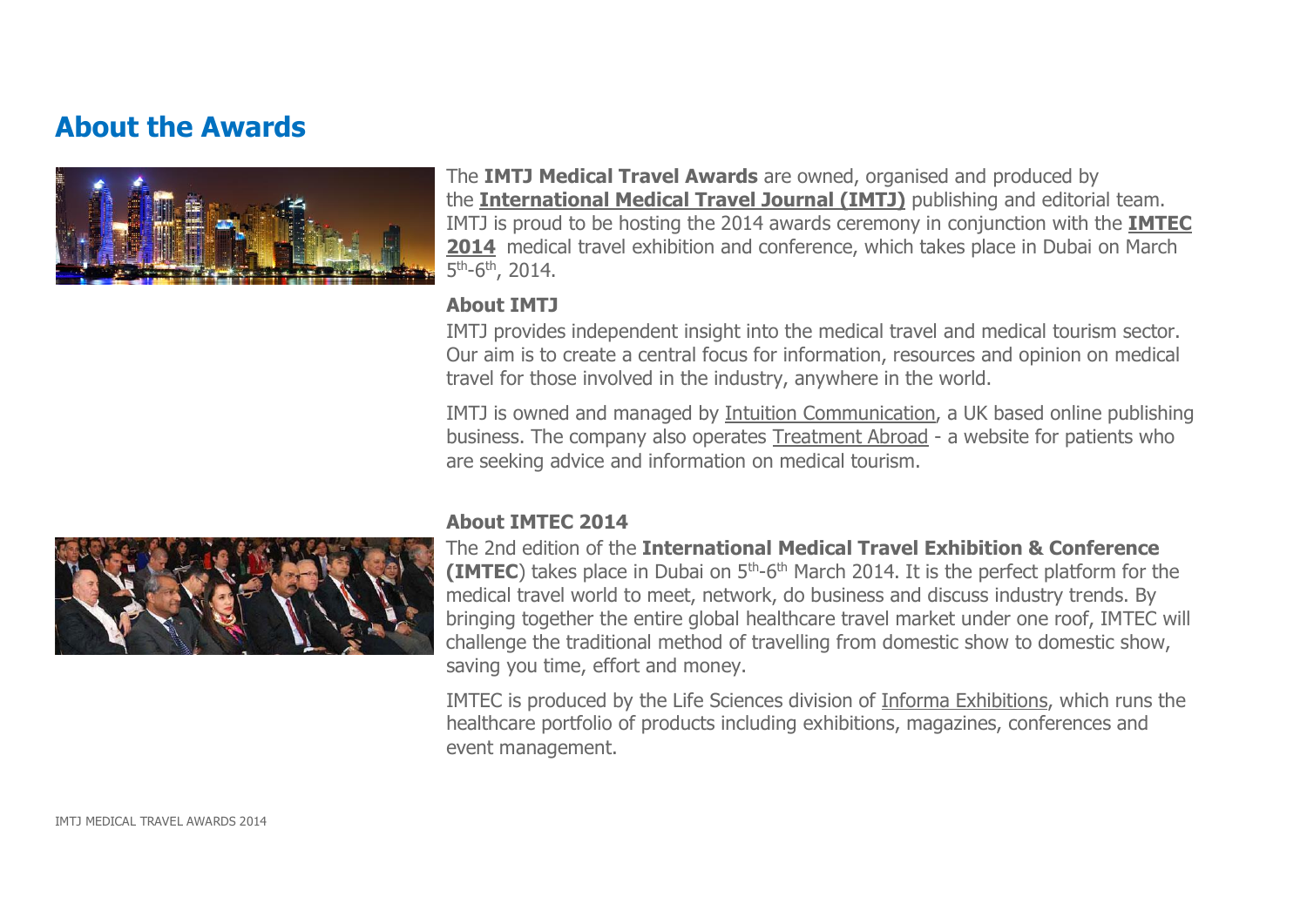# **Choose which category to enter**

|                | <b>Categories</b>                                                                                        | <b>Category description</b>                                                                                                                                                                                                                                                                                   | <b>Eligible to enter</b>                                                                                                                       | <b>Other information</b>                                                                                                                                                                                             |
|----------------|----------------------------------------------------------------------------------------------------------|---------------------------------------------------------------------------------------------------------------------------------------------------------------------------------------------------------------------------------------------------------------------------------------------------------------|------------------------------------------------------------------------------------------------------------------------------------------------|----------------------------------------------------------------------------------------------------------------------------------------------------------------------------------------------------------------------|
|                | <b>Healthcare providers and agencies</b>                                                                 |                                                                                                                                                                                                                                                                                                               |                                                                                                                                                |                                                                                                                                                                                                                      |
| 1              | <b>International hospital of the year</b>                                                                | Awarded to the international hospital that<br>demonstrates the greatest success in attracting<br>and serving international patients (medical<br>tourists). Judges will be looking for evidence of<br>the numbers and type of patients treated,<br>quality and range of services and patient<br>satisfaction.  | Hospitals and hospital groups<br>(which provide in-patient and<br>diagnostics facilities, and have<br>an international patient<br>department). | Supporting information should<br>include statistics on numbers of<br>international patients treated<br>and country of origin; plus<br>evidence of range of services,<br>service quality and patient<br>satisfaction. |
| $\overline{2}$ | <b>International specialist patient</b><br>centre of the year (e.g.<br>orthopaedic, heart, spine, liver) | Awarded to the specialist centre that<br>demonstrates the greatest success in attracting<br>and serving international patients (medical<br>tourists). Judges will be looking for evidence of<br>the numbers and type of patients treated,<br>quality and range of services and patient<br>satisfaction.       | Specialist clinics and centres<br>(either standalone or part of a<br>hospital or hospital group)                                               | Supporting information should<br>include statistics on numbers of<br>medical tourists treated and<br>country of origin; plus evidence<br>of range of services, service<br>quality and patient satisfaction.          |
| 3              | <b>International dental clinic of the</b><br>year                                                        | Awarded to the dental clinic that demonstrates<br>the greatest success in attracting and serving<br>international patients (medical tourists). Judges<br>will be looking for evidence of the numbers and<br>type of patients treated, quality and range of<br>services and patient satisfaction.              | Dental clinics (either<br>standalone or located within a<br>hospital or polyclinic)                                                            | Supporting information should<br>include statistics on numbers of<br>medical tourists treated and<br>country of origin; plus evidence<br>of range of services, service<br>quality and patient satisfaction.          |
| 4              | <b>International cosmetic surgery</b><br>clinic of the year                                              | Awarded to the cosmetic surgery clinic that<br>demonstrates the greatest success in attracting<br>and serving international patients (medical<br>tourists). Judges will be looking for evidence of<br>the numbers and type of patients treated,<br>quality and range of services and patient<br>satisfaction. | Cosmetic surgery<br>clinics (either standalone or<br>part of a hospital or hospital<br>group)                                                  | Supporting information should<br>include statistics on numbers of<br>medical tourists treated and<br>country of origin; plus evidence<br>of range of services, service<br>quality and patient satisfaction.          |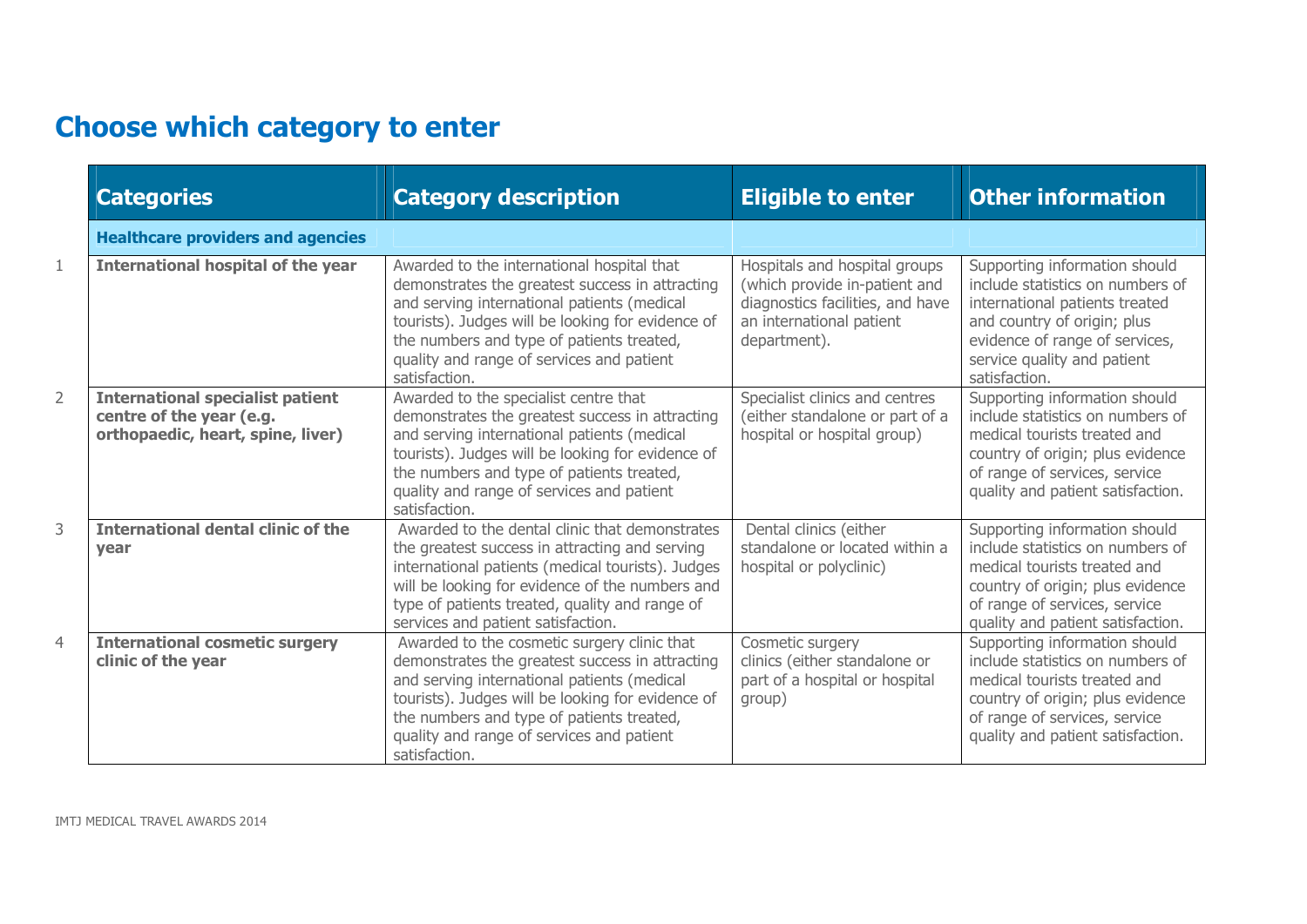|   | <b>Categories</b>                                    | <b>Category description</b>                                                                                                                                                                                                                                                                                                                                  | <b>Eligible to enter</b>                                                                                                                     | <b>Other information</b>                                                                                                                                                                                                                          |
|---|------------------------------------------------------|--------------------------------------------------------------------------------------------------------------------------------------------------------------------------------------------------------------------------------------------------------------------------------------------------------------------------------------------------------------|----------------------------------------------------------------------------------------------------------------------------------------------|---------------------------------------------------------------------------------------------------------------------------------------------------------------------------------------------------------------------------------------------------|
| 5 | <b>International fertility clinic of the</b><br>vear | Awarded to the infertility clinic that<br>demonstrates the greatest success in attracting<br>and serving international patients (medical<br>tourists). Judges will be looking for evidence of<br>the numbers and type of patients treated,<br>quality and range of services and patient<br>satisfaction.                                                     | Infertility clinics (either<br>standalone or part of a<br>hospital or hospital group)                                                        | Supporting information should<br>include statistics on numbers of<br>medical tourists treated and<br>country of origin; plus evidence<br>of range of services, service<br>quality and patient satisfaction.                                       |
| 6 | <b>Medical spa of the year</b>                       | Awarded to the medical spa or wellness facility<br>that demonstrates the greatest success in<br>attracting and serving international patients<br>(medical tourists). Judges will be looking for<br>evidence of the numbers and type of patients<br>treated, quality and range of services and<br>patient satisfaction.                                       | Medical spas or wellness<br>facilities that operate under<br>the full-time, on-site<br>supervision of a licensed<br>health care professional | Supporting information should<br>include statistics on numbers of<br>medical tourists treated and<br>country of origin; plus evidence<br>of range of services, service<br>quality and patient satisfaction.                                       |
|   | Medical travel agency of the year                    | Awarded to the medical travel agency or<br>facilitator that demonstrates innovation,<br>excellence and success in serving the needs of<br>medical tourists. The judges will be looking for<br>evidence of the range and quality of services<br>provided, plus customer satisfaction as well as<br>growth in the numbers of international patients<br>served. | Medical travel agencies and<br>facilitators                                                                                                  | Supporting information should<br>include statistics on numbers of<br>international patients served by<br>the agency and the countries of<br>origin and destination; the range<br>and quality of services provided,<br>plus customer satisfaction. |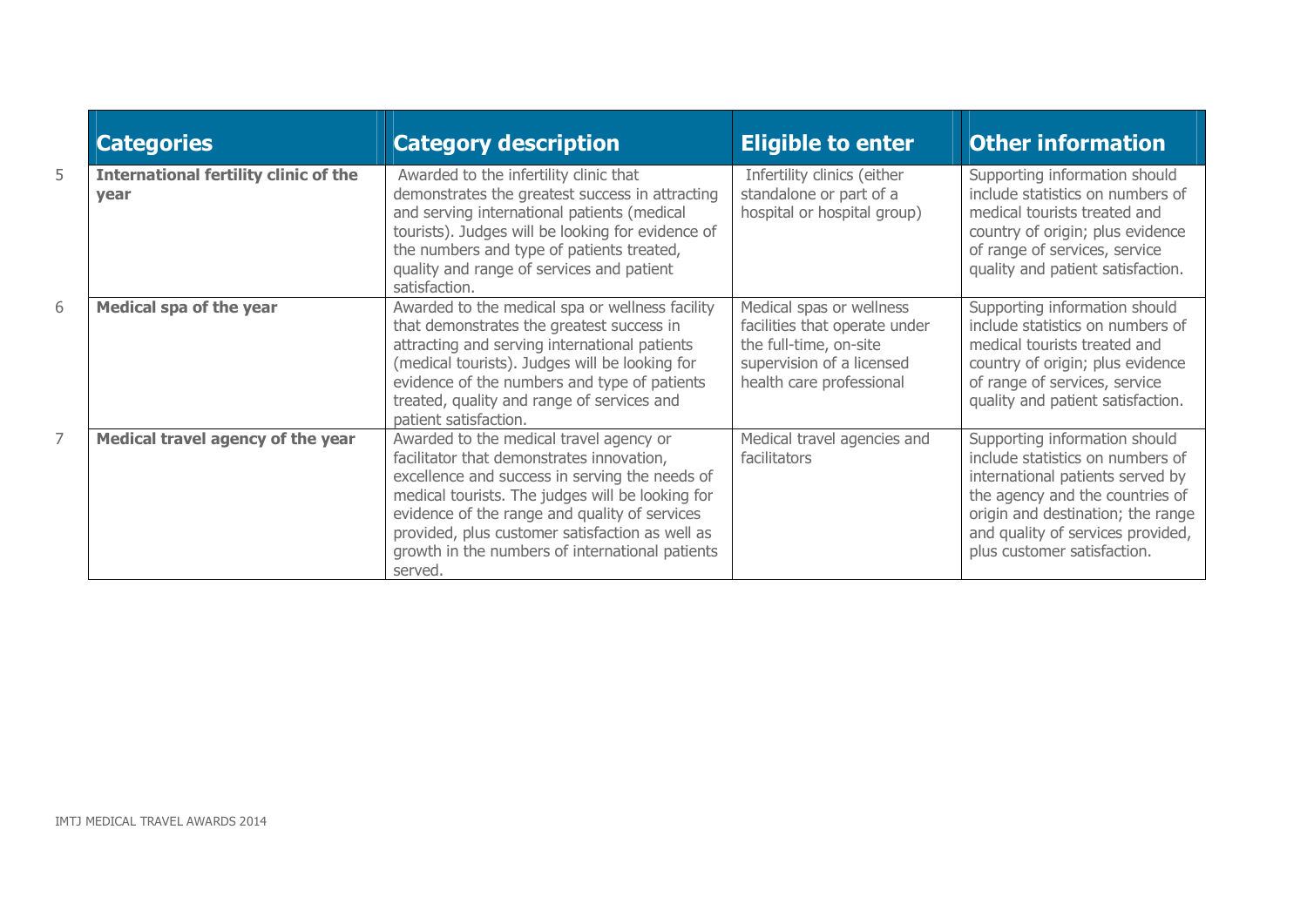|    | <b>Categories</b>                     | <b>Category description</b>                                                                                                                                                                                                                                                                                                                                                                                                                             | <b>Eligible to enter</b>                                                                                                                   | <b>Other information</b>                                                                                                                                                      |  |
|----|---------------------------------------|---------------------------------------------------------------------------------------------------------------------------------------------------------------------------------------------------------------------------------------------------------------------------------------------------------------------------------------------------------------------------------------------------------------------------------------------------------|--------------------------------------------------------------------------------------------------------------------------------------------|-------------------------------------------------------------------------------------------------------------------------------------------------------------------------------|--|
|    | <b>Marketing</b>                      |                                                                                                                                                                                                                                                                                                                                                                                                                                                         |                                                                                                                                            |                                                                                                                                                                               |  |
| 8  | <b>Best medical travel web site</b>   | This category rewards websites which provide<br>excellent information and assistance for medical<br>tourists. Both standalone sites and specific<br>sections of wider hospital websites may be<br>entered. The judges will be looking at the<br>range, quality and appropriateness of the<br>information provided, as well as ease of use,<br>overall design and functionality, and<br>performance in driving traffic and interaction<br>with patients. | Clinics, hospitals, hospital<br>groups, medical travel<br>agencies, healthcare clusters,<br>national or regional medical<br>tourism board. | Supporting material should<br>include information about web<br>usage eg. unique visitors,<br>registrations, downloads,<br>enquiries etc                                       |  |
| g  | <b>Best marketing initiative</b>      | This award recognises the most effective use<br>of marketing to promote medical travel to<br>prospective medical travellers. Entries may<br>comprise a single campaign or initiative or the<br>overall marketing activity on behalf of the<br>organisation.                                                                                                                                                                                             | Clinics, hospitals, hospital<br>groups, medical travel<br>agencies, healthcare clusters,<br>national or regional medical<br>tourism boards | Supporting information should<br>include evidence of the success<br>of the marketing initiative in<br>terms of awareness, enquiries,<br>patient numbers, web visitors<br>etc. |  |
|    | <b>Quality and service</b>            |                                                                                                                                                                                                                                                                                                                                                                                                                                                         |                                                                                                                                            |                                                                                                                                                                               |  |
| 10 | <b>Best quality initiative</b>        | Awarded for the initiative which delivers a<br>significant improvement in quality of service for<br>medical tourists. The judges will be looking for<br>objective evidence of an improvement in quality<br>that can be attributed to the initiative.                                                                                                                                                                                                    | Clinics, hospitals, hospital<br>groups, medical travel<br>agencies, healthcare clusters,<br>national or regional medical<br>tourism boards | Supporting information should<br>include evidence of quality<br>improvement.                                                                                                  |  |
| 11 | <b>Excellence in customer service</b> | Awarded to the organisation that demonstrates<br>all round excellence in customer service to the<br>international patient. The judges will be looking<br>for evidence of quality at all stages of patient<br>engagement - from initial enguiry to follow-up,<br>and complaint handling.                                                                                                                                                                 | Clinics, hospitals, hospital<br>groups, medical travel<br>agencies and facilitators                                                        | Supporting information should<br>include measures of customer<br>service and satisfaction.                                                                                    |  |

IMTJ MEDICAL TRAVEL AWARDS 2014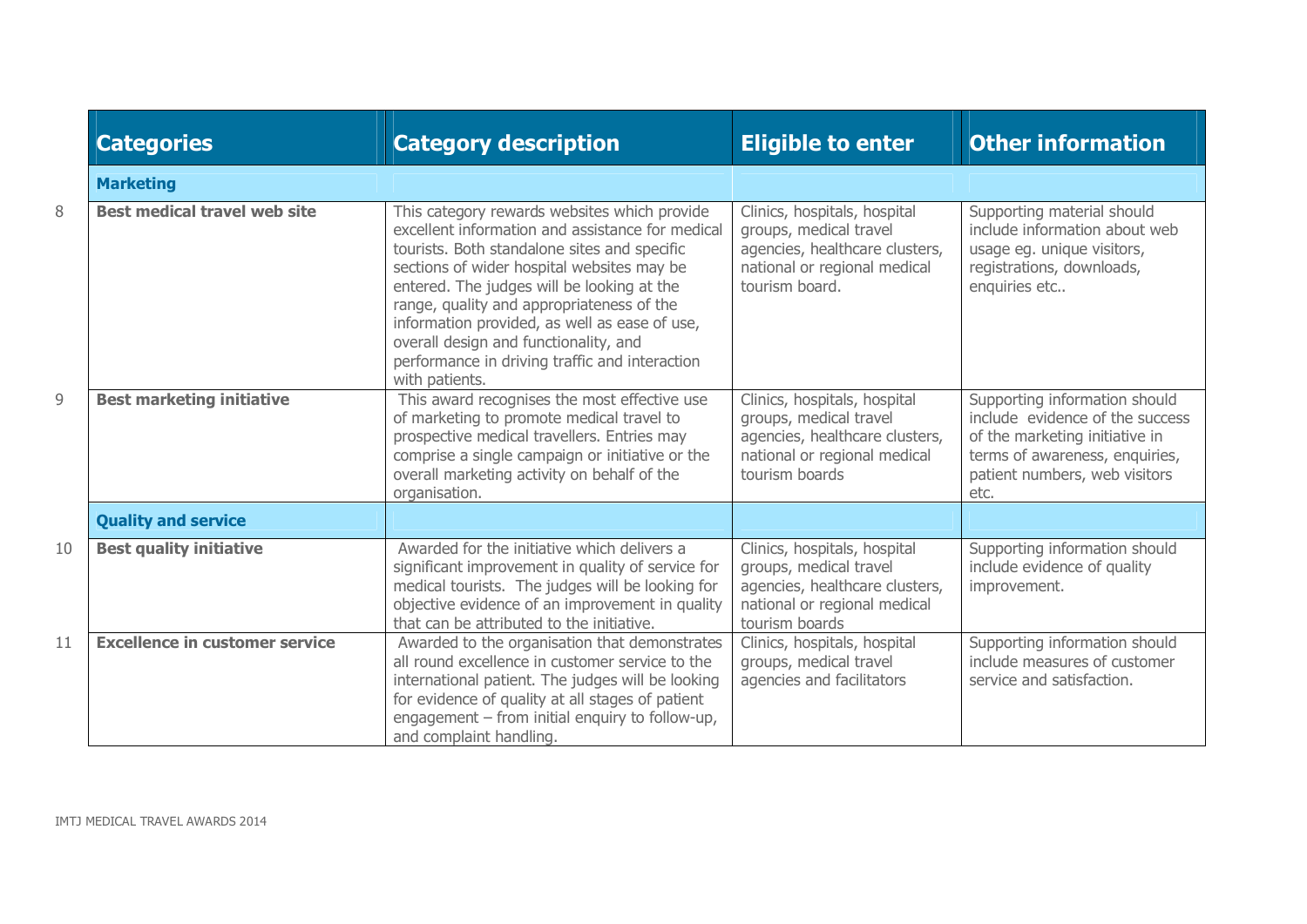|    | <b>Categories</b>                                                     | <b>Category description</b>                                                                                                                                                                                                                                                                                                                                                                                                                                                                   | <b>Eligible to enter</b>                                                                             | <b>Other information</b>                                                                                                                  |
|----|-----------------------------------------------------------------------|-----------------------------------------------------------------------------------------------------------------------------------------------------------------------------------------------------------------------------------------------------------------------------------------------------------------------------------------------------------------------------------------------------------------------------------------------------------------------------------------------|------------------------------------------------------------------------------------------------------|-------------------------------------------------------------------------------------------------------------------------------------------|
|    | <b>General</b>                                                        |                                                                                                                                                                                                                                                                                                                                                                                                                                                                                               |                                                                                                      |                                                                                                                                           |
| 12 | <b>Destination of the year</b>                                        | Awarded for all round excellence and success in<br>promoting inbound medical tourism to a region,<br>country, city or area - involving more than one<br>healthcare provider. The judges will be looking<br>for evidence of co-ordinated activity that<br>delivered an increase in medical tourism to the<br>destination, and high levels of patient<br>satisfaction. Judges will also look for evidence<br>of engagement and leadership in working with<br>healthcare providers in that area. | National or regional medical<br>tourism boards, healthcare<br>clusters                               | Supporting information should<br>include verified statistics on the<br>numbers medical tourists served,<br>and year on year growth rates. |
| 13 | <b>Sanjiv Malik Lifetime Achievement</b><br><b>Award (individual)</b> | Awarded to an individual who, in the opinion of<br>the judges, has made a significant contribution<br>to the development of medical travel and<br>medical tourism over many years. Individuals<br>may enter themselves directly or be nominated.                                                                                                                                                                                                                                              | Medical or non-medical<br>individuals with a minimum of<br>5 years involvement in medical<br>tourism |                                                                                                                                           |